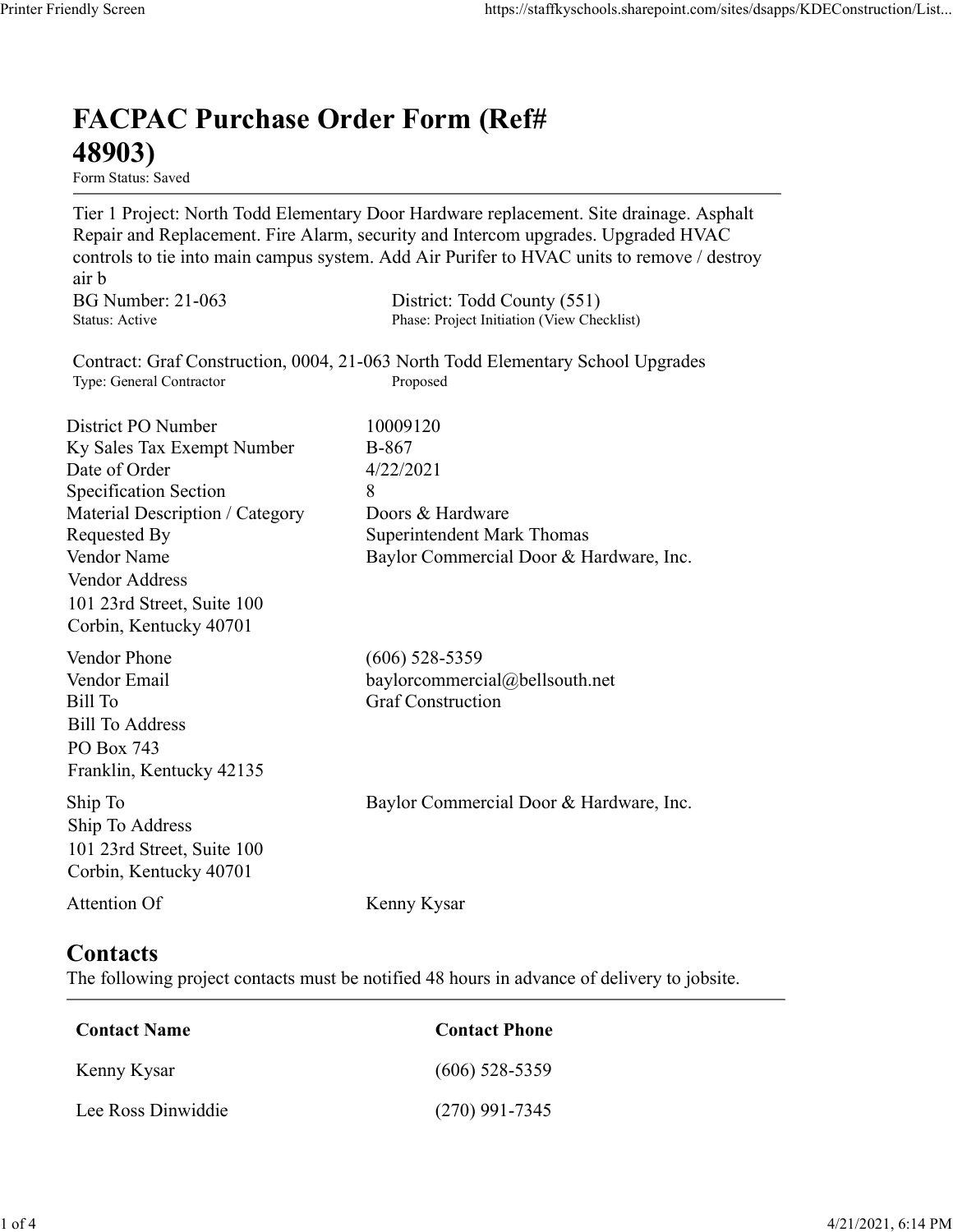## **Materials**

| endly Screen                                                                                                                                                                                                               |                              |              | https://staffkyschools.sharepoint.com/sites/dsapps/KDEConstruction/List |              |
|----------------------------------------------------------------------------------------------------------------------------------------------------------------------------------------------------------------------------|------------------------------|--------------|-------------------------------------------------------------------------|--------------|
|                                                                                                                                                                                                                            |                              |              |                                                                         |              |
| <b>Materials</b><br>Furnish the necessary materials to complete the following bid package(s) / specification<br>section(s) in its entirety. All materials shall be in accordance with the requirements of the<br>Contract. |                              |              |                                                                         |              |
| <b>Item Description</b>                                                                                                                                                                                                    | <b>Item</b><br><b>Number</b> | Quantity     | <b>Unit Price</b>                                                       | <b>Total</b> |
| Doors & Hardware                                                                                                                                                                                                           | $\mathbf{1}$                 | $\mathbf{1}$ | \$49,745.00                                                             | \$49,745.00  |
|                                                                                                                                                                                                                            |                              |              | Purchase Order Total:                                                   | \$49,745.00  |
| <b>Authorization</b>                                                                                                                                                                                                       |                              |              |                                                                         |              |
| <b>Owner Authorization Date</b><br>Vendor Authorization Date                                                                                                                                                               | 4/22/2021<br>4/22/2021       |              |                                                                         |              |
|                                                                                                                                                                                                                            |                              |              |                                                                         |              |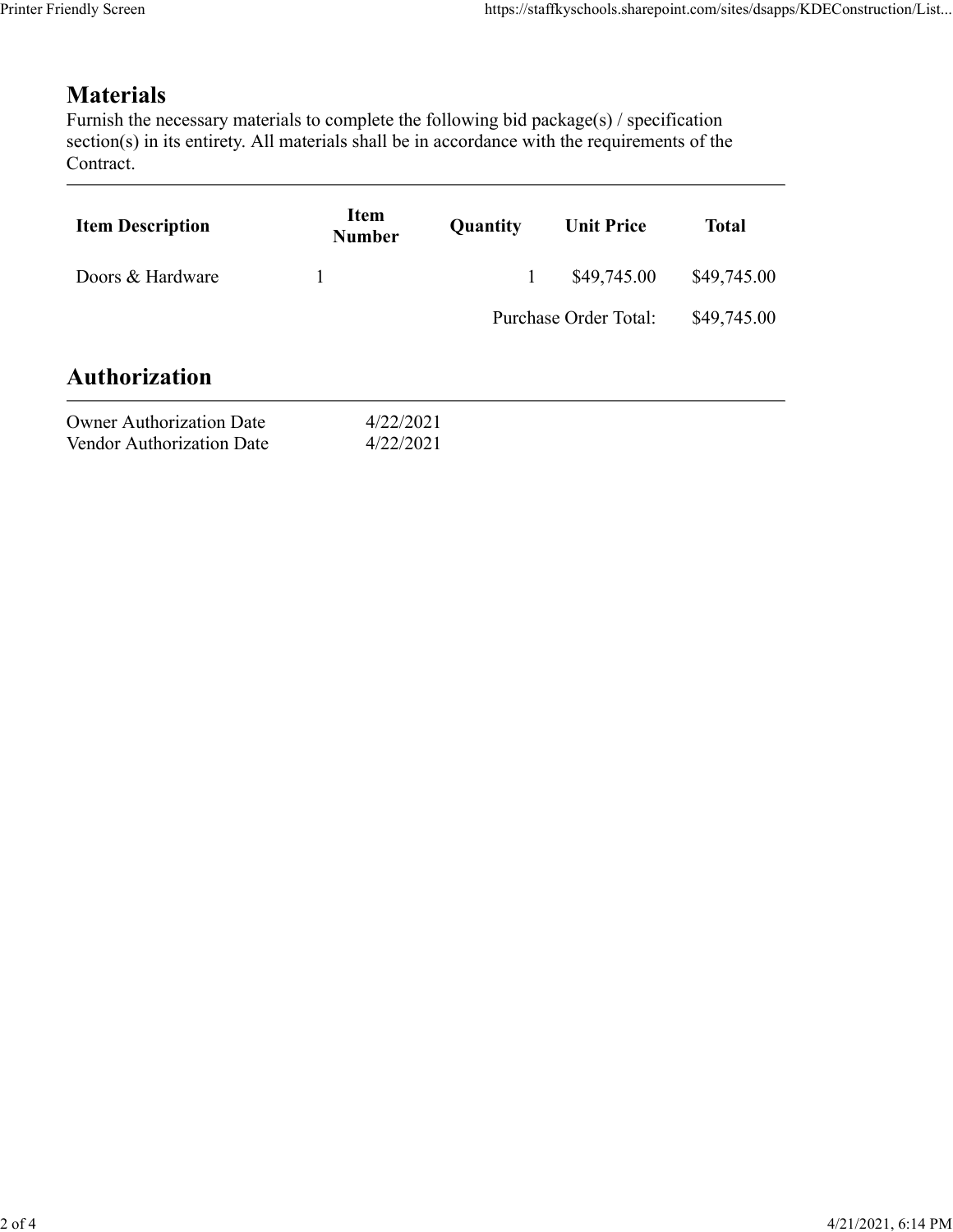|                                                                                                                                                                                                                                                                                                                                                                                                                                                                                             | https://staffkyschools.sharepoint.com/sites/dsapps/KDEConstruction/List |  |  |
|---------------------------------------------------------------------------------------------------------------------------------------------------------------------------------------------------------------------------------------------------------------------------------------------------------------------------------------------------------------------------------------------------------------------------------------------------------------------------------------------|-------------------------------------------------------------------------|--|--|
| <b>Purchase Order Signature Page (Online Form Ref# 48903)</b>                                                                                                                                                                                                                                                                                                                                                                                                                               |                                                                         |  |  |
| Vendor                                                                                                                                                                                                                                                                                                                                                                                                                                                                                      | Date                                                                    |  |  |
|                                                                                                                                                                                                                                                                                                                                                                                                                                                                                             |                                                                         |  |  |
| Owner                                                                                                                                                                                                                                                                                                                                                                                                                                                                                       | Date                                                                    |  |  |
| <b>Terms and Conditions</b><br>1. Drawings, catalogs, cut sheets, or samples shall be submitted for approval.<br>2. All invoices shall be sent to the contractor/subcontractor designated on the purchase                                                                                                                                                                                                                                                                                   |                                                                         |  |  |
| order for approval. No invoices shall be sent directly to the Board of Education<br>(Owner) for payment.<br>3. All invoices shall reference the purchase order number.<br>4. No change in, modification of, or revision of this order shall be valid unless in writing                                                                                                                                                                                                                      |                                                                         |  |  |
| and signed by the Owner.<br>5. Vendor agrees to observe and comply with all applicable federal, state and locals laws,<br>rules, ordinances and regulations in performance of this order.<br>6. Vendor shall not assign this order or any right hereunder without first having obtained<br>the written consent of the Owner.                                                                                                                                                                |                                                                         |  |  |
| 7. Deliveries are to be made in accordance with the Owner's schedule, as directed by the<br>General Contractor (GC), Construction Manager (CM) or Qualified Provider (QP).<br>8. The Owner may cancel this purchase order in whole or in part in the event that the<br>vendor fails or refuses to deliver any of the items purchased, within the time provided,<br>or otherwise violates any of the conditions of this purchase order, or if it becomes                                     |                                                                         |  |  |
| evident that the vendor is not providing materials in accordance with the specifications<br>or with such diligence as to permit delivery on or before the delivery date.<br>9. The vendor agrees to deliver the items to the supplied hereunder free and clear of all<br>liens, encumbrances and claims.<br>10. If any of the goods covered under this purchase order are found to be defective in<br>material or workmanship, or otherwise not in conformity with the requirements of this |                                                                         |  |  |
| order, the Owner, in addition to the other rights which it may have under warranty or<br>otherwise, shall have the right to reject the same or require that such articles or<br>materials be corrected or replaced promptly with satisfactory materials or<br>workmanship.                                                                                                                                                                                                                  |                                                                         |  |  |
| 11. By acknowledging receipt of this order, by performing the designated work or any<br>portion thereof, or by shipping the designated goods, the vendor agrees to the terms and<br>conditions outlined.                                                                                                                                                                                                                                                                                    |                                                                         |  |  |